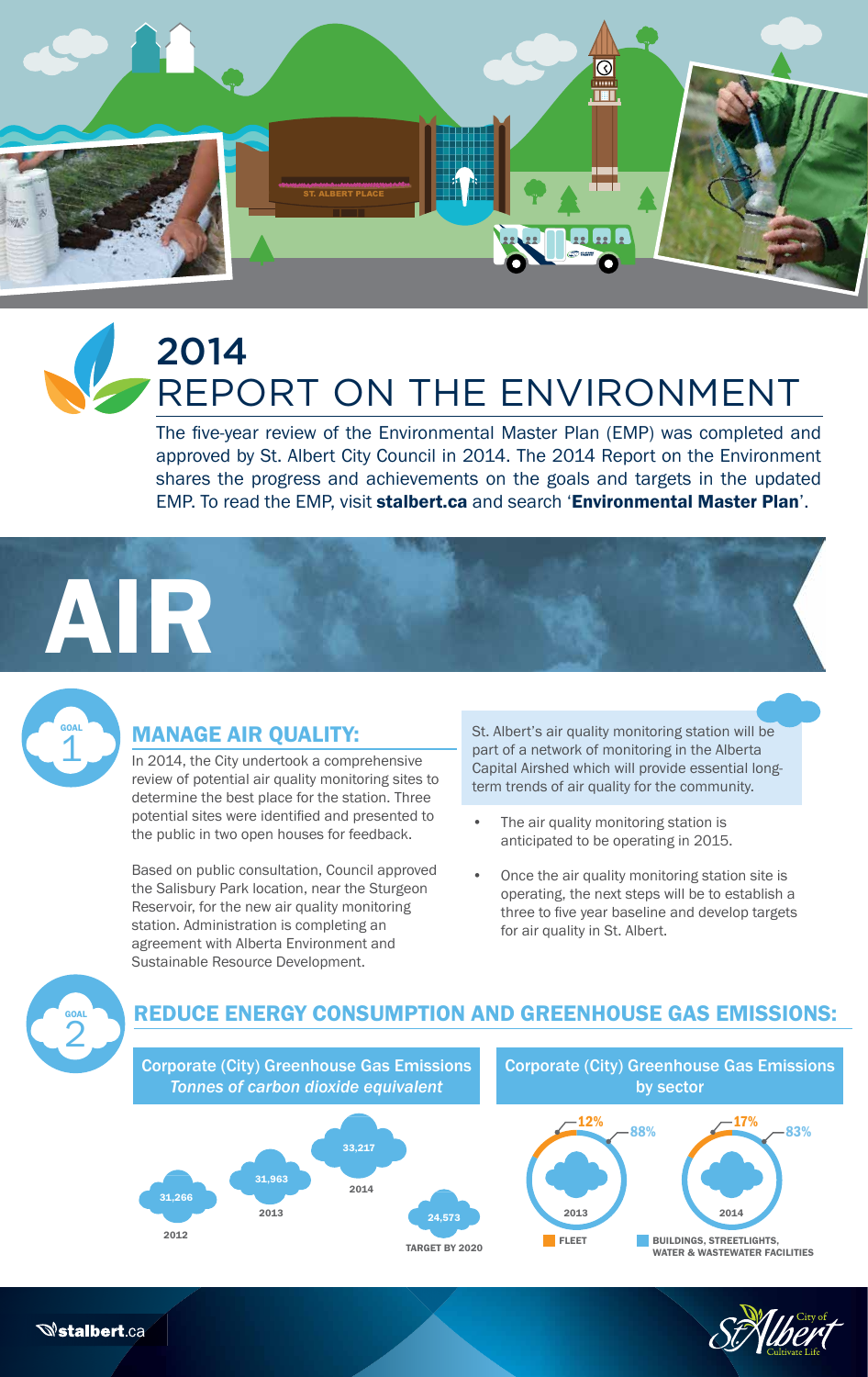# AIR

GOAL 2

## REDUCE ENERGY CONSUMPTION AND GREENHOUSE GAS EMISSIONS CONTINUED:

As a recommendation from the Local Action Plan for Energy Conservation and Reducing Greenhouse Gas Emissions, the City utilized the Municipal Climate Change Action Centre municipal benchmarking program to benchmark energy and water use in 11 major City facilities. The program is a quick way to identify buildings that are high consumers. This information will be the basis of the City facility audit of the 11 facilities in 2015.

A 216-module solar panel system was placed atop the Alberco Construction building in Riel Business Park. The system produces roughly enough power to run nine homes or the Alberco office for a year.



Community Greenhouse Gas Emissions\* *Tonnes of carbon dioxide equivalent per capita*



\*Based on the City's Greenhouse Gas Emissions Inventory (2008) report recommendation, community emissions are calculated every three to five years.

#### Community Greenhouse Gas Emissions per Capita *Tonnes of carbon dioxide equivalent per capita*









## PROMOTE SUSTAINABLE NEIGHBOURHOODS AND TRANSPORTATION CHOICES:

New neighbourhood densities are determined when an Area Structure Plan (ASP) or Area Redevelopment Plan (ARP) is submitted. Each year, densities for new residential neighbourhoods are reported for each ASP/ ARP approved by Council. In 2014, the City approved two ASPs – Jenson Lakes Area Structure Plan and Range Road 260 Area Structure Plan.



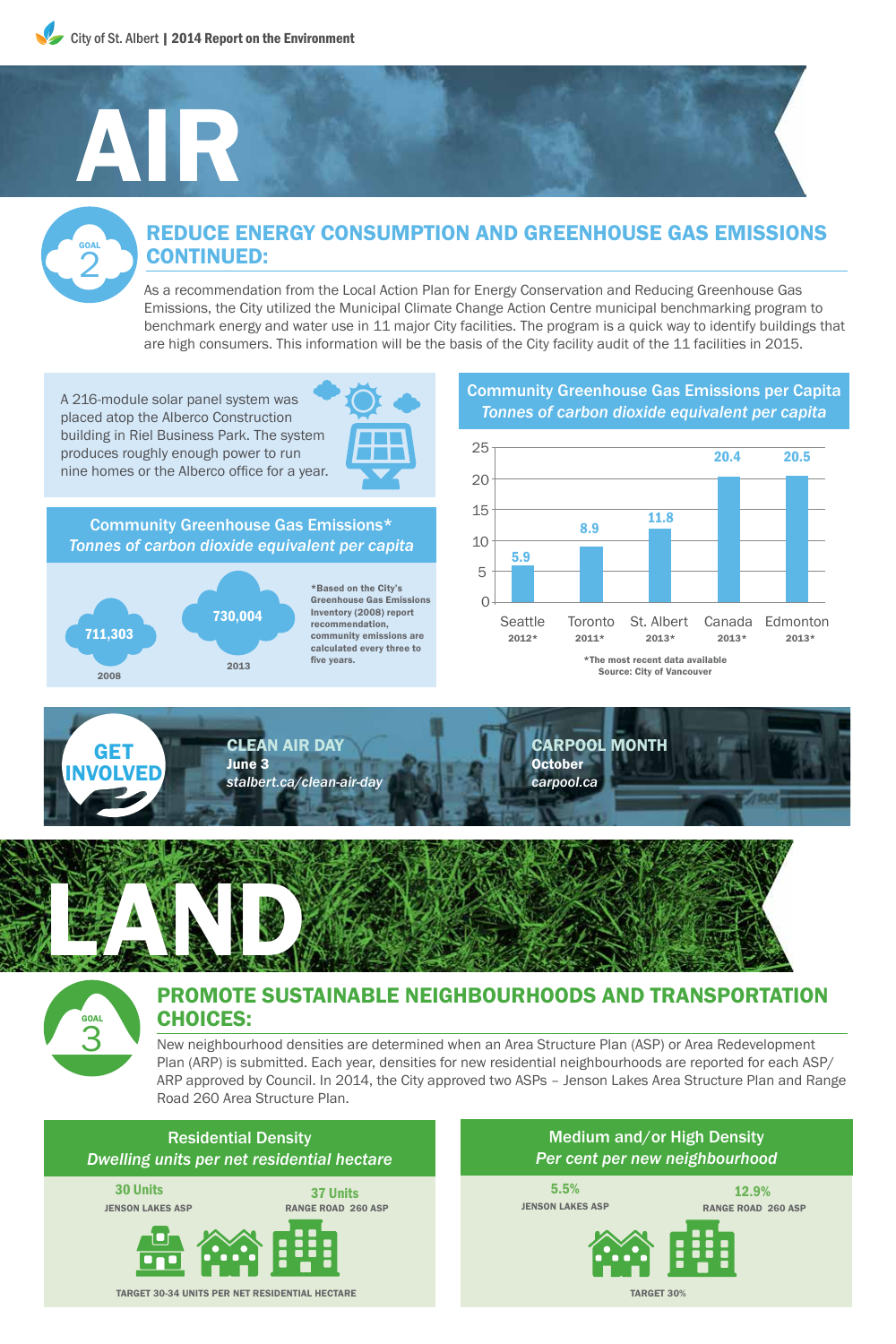



- land within the City boundaries. The purchase of this land supports economic goals to stimulate more industrial growth which will provide opportunities for residents to live and work in their community.
- Stage 1 of the LRT Functional Alignment Study was completed and Council approved the recommendation of St. Albert Trail as the preferred LRT corridor. Stage 2 will identify the conceptual LRT alignment and plan within St. Albert Trail, which will protect LRT needs through coming years, if required.

is a key planning document used by the City to identify existing infrastructure improvements as well as the new

infrastructure required for growth.

St. Albert Transit (StAT) tested a fully electric bus in August 2014. The test was intended to provide StAT an assessment of the mechanics and an evaluation of how the bus drives. A winter pilot of the electric bus will take place in 2015.



# PRESERVE AND MANAGE TREES, PARKS AND NATURAL AREAS:





- In May 2014, a management plan for the Grey Nuns White Spruce Park was finalized. The management plan is meant to guide decisions about managing and protecting the forest, but also create opportunities for the community to learn about the use of the forest.
- The Urban Forest Management Council Policy was approved in 2014. The Policy will ensure the City's urban

forest is preserved and managed through the development and implementation of an Urban Forest Management Plan.

• On September 2014, the City partnered with TD Canada Trust and Tree Canada to host a community planting of 181 white spruce trees by approximately 50 volunteers in the Grey Nuns White Spruce Park.



In 2014, the Christmas Bird Count resulted in volunteers identifying 36 species of birds for a total of 5,030 birds counted. Compared to 2013, volunteers identified 33 species of birds and counted 6,578 birds.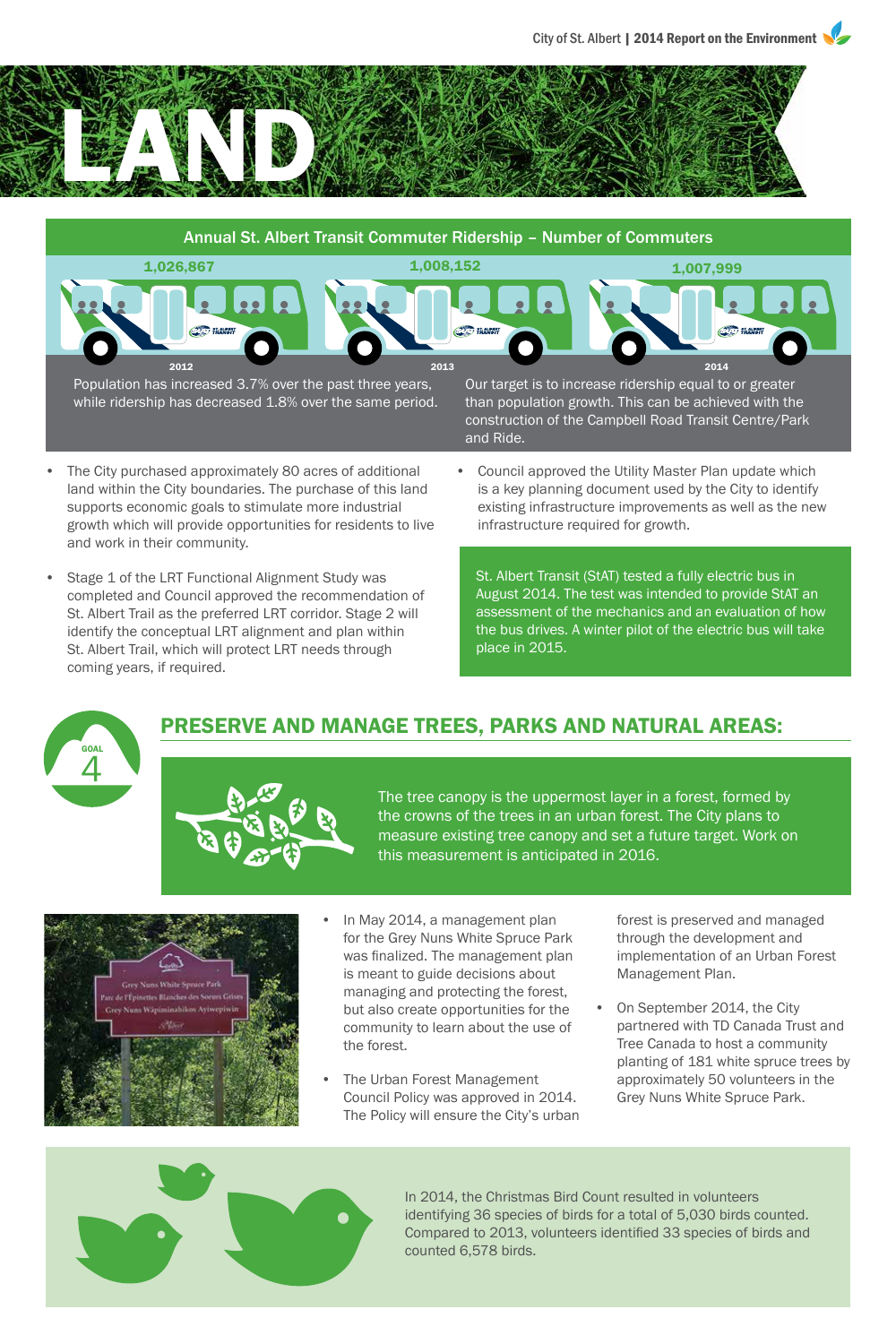City of St. Albert | 2014 Report on the Environment



# GOAL 5

## FIVE YEAR ANNUAL RESIDENTIAL WASTE COMPOSITION **COMPARISON**

Below is a graphic of the amount of waste (in tonnes) per waste stream from 2010 to 2014. Since the introduction of the organic collection program in June 2011, the City of St. Albert is seeing a reduction of landfill waste of an average of 2,632 tonnes per year. Great job St. Albert!



#### Hazardous Waste

The City's Recycling Depot (7 Chevigny Street) accepts various hazardous or hard to recycle materials, including paint, aerosols, hazardous household chemicals, motor oil, fluorescent bulbs, automotive and household batteries and automotive tires. While some of these materials are incinerated for disposal (such as hazardous chemicals), many of these materials are recycled and turned into new products.

More information about the City's Recycling Depot can be found







 Household Hazardous Waste *(litres)*



Oil *(litres)*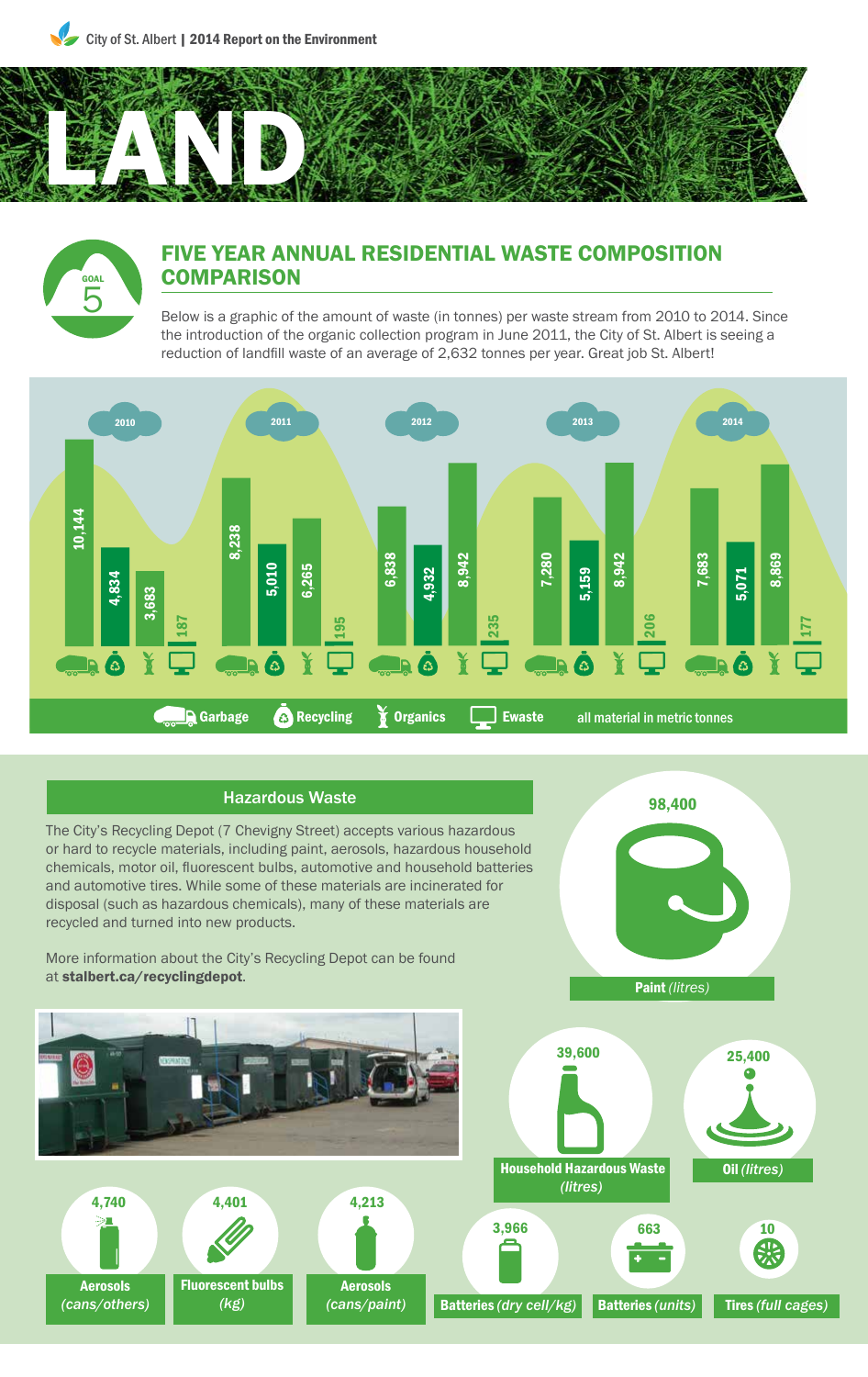#### Waste Diversion Percentage



'Waste Diversion Percentage' is a great statistic for St. Albert residents to help identify the total amount of material leaving each household as waste and the destination of that waste. 'Diversion' is considered any destination for waste that is not the landfill, and can be recycled into new materials or turned into nutrient rich compost.

The Environmental Master Plan was recently updated in 2014 and has identified a new 'Waste Diversion' goal of 75% by 2020 under the 'Land Section'. The City met and surpassed the last goal of 65% Waste Diversion in each of the last three years (2012-2014).





Available May

ARBOR DAY

June 2

GET INVOLVED

'Waste per Capita' is calculated by taking the total amount of landfill waste recorded from St. Albert's residential sector and dividing that number by the population. This number represents approximately how much material each resident in St. Albert produces, so the lower the number the better!

The 'Waste per Capita' goal in the Environmental Master Plan was updated in 2014 with a target of 105 kg/ person/year. Residents are encouraged to continue making use of the City's diversion programs (such as recycling and organic collection) and to minimize waste production in your everyday life to help reduce the 'Waste per Capita' recorded. Keep up the good work St. Albert!

COMPOST GIVEAWAY *stalbert.ca/recyclingdepot* TAKE IT OR LEAVE IT June 6 LARGE **ITEM DROP OFF** July 25 September 19 October 19-25

# CITY WIDE CLEANUP

WASTE REDUCTION WEEK *wrwcanada.com*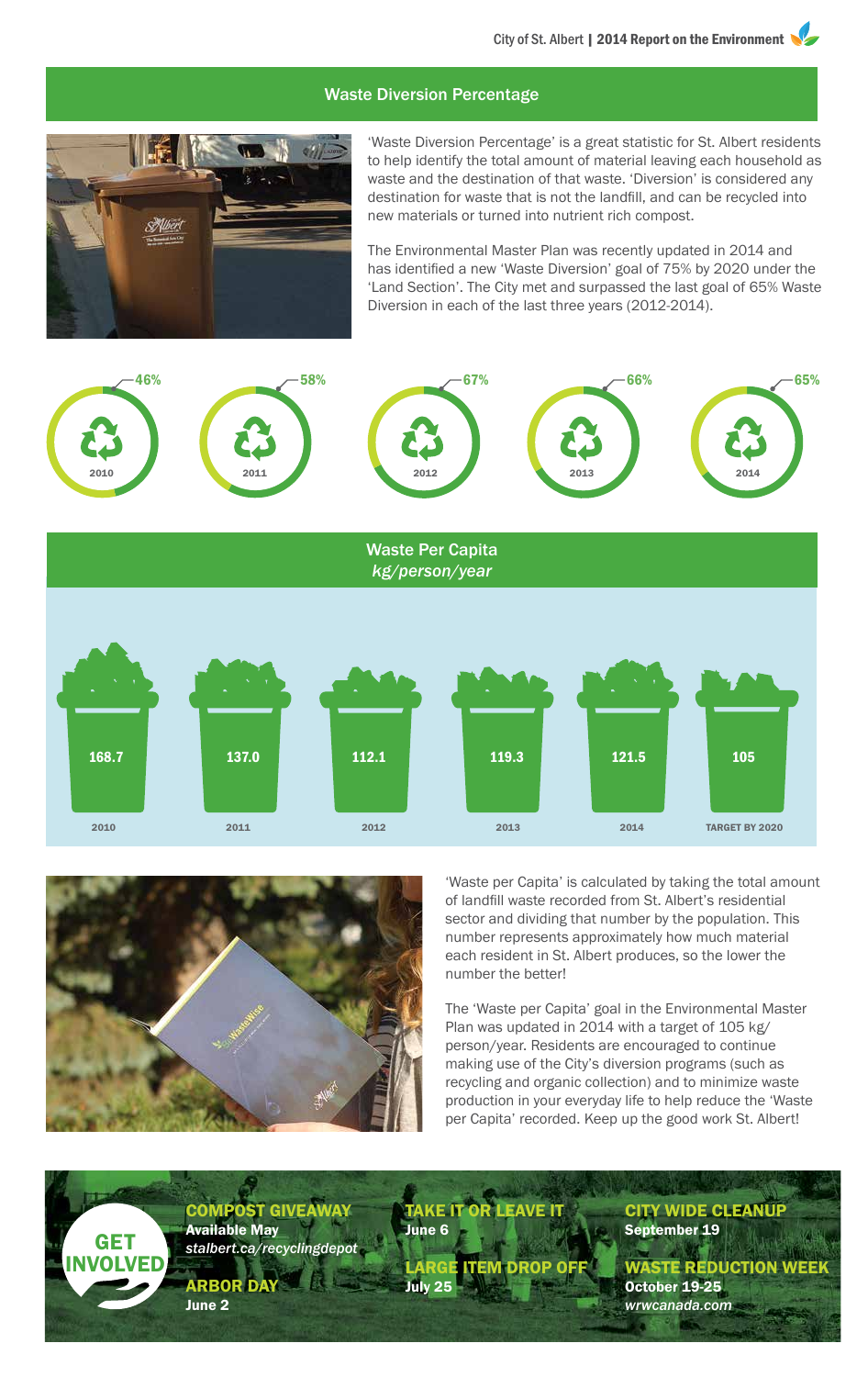

## PROTECT AND IMPROVE THE STURGEON RIVER WATERSHED

#### Creation of the Sturgeon River Watershed Alliance *First official meeting held on March 27, 2014*

- The primary objective of the Alliance is to build on the findings of the Sturgeon River State of the Watershed Report by developing a management plan for the Sturgeon River Watershed.
	- In 2014, the Alliance completed a terms of reference, a communications plan, and an application for the Alberta Community Partnership grant to implement recommendations from the Sturgeon River State of the Watershed Report. This work will help develop the management plan for the watershed.

GOAL 6

> The Sturgeon River Watershed Alliance is a partnership between North Saskatchewan Watershed Alliance, Alberta Sustainable Resource Development and municipalities in the watershed including City of Spruce Grove, City of Edmonton, City of St. Albert, Town of Onoway, Town of Gibbons, Lac Ste. Anne County, Parkland County, Sturgeon County and Summer Villages of Lac Ste. Anne County East.



### IMPROVE WATER QUALITY OF THE STURGEON RIVER

River Quality

WE HELP THE WATERSHED

The City regularly tests water quality at five locations along the Sturgeon River and four locations along Carrot Creek. Based on the 2014 testing results:

- Pesticides were detected in lower numbers and concentrations along the Sturgeon River, which may be attributed to the provincial ban on Weed and Feed products in 2010.
- The level of nitrogen and phosphorus continue to be well above guidelines for protecting the health of the river. Nitrogen and phosphorus, the main ingredients in fertilizers, were detected at high concentrations along Carrot Creek but slightly lower levels through St. Albert.
- Although within acceptable levels for the protection of aquatic life, bacteria levels continue to be high through the city. High bacteria levels from stormwater outfalls are likely related to animal waste (e.g. dog feces).



#### Reduce Pesticide Use

The amount of pesticide used by the City varies and is dependant on the weather and types of weed and pest infestations addressed year to year.





\*Residential pesticide use is based on sales of herbicides therefore data will be a year behind

\*\*Active ingredients (ai) per hectare is a measure of the amount of kilograms of active pesticide substance used over a certain area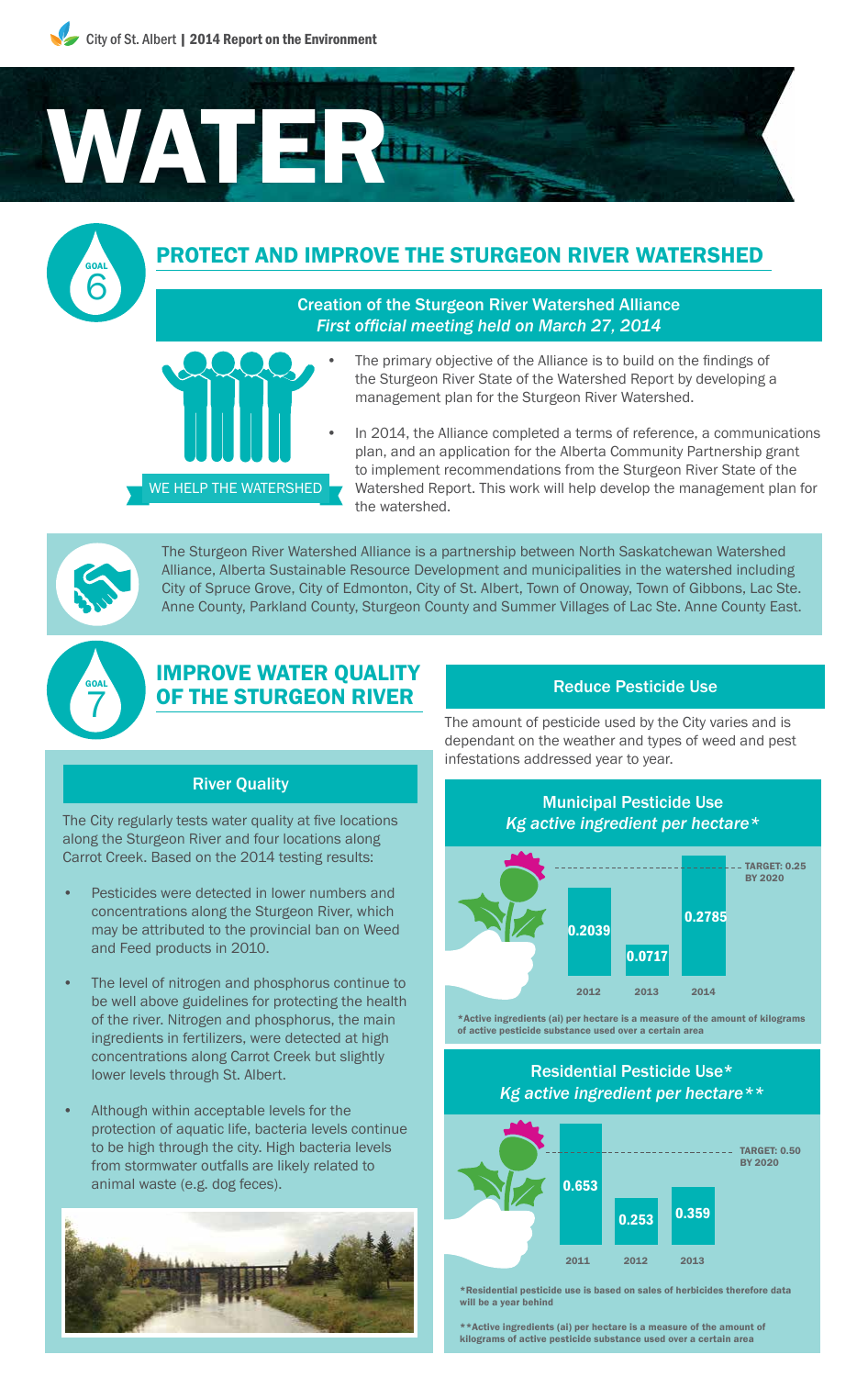#### Grit and Sand Collection

The annual stormwater grit interceptor and catch basin cleaning program reduces the amount of grit and sand that reaches the river.



- The Sediment and Erosion Control Project continued at a high priority outfall location along the Sturgeon River. Twin grit interceptor structures were completed at the Children's Bridge in 2014.
- The new Animal Bylaw came into effect September 1, 2014 which included emphasis on dog owners picking up after their pets. This change to the bylaw will help reduce the bacteria levels detected in the Sturgeon River.



GOAL 8

GET **INVOLVED**  At the 2014 Public Works Day, residents were given the opportunity to bring home a bat house to put in their yard. This is a pilot program to attract bat populations as a natural way of reducing mosquitoes.

## REDUCE WATER CONSUMPTION



In 2014, Fire Services received funding to purchase a mobile fire testing and training unit which will significantly reduce the City's water consumption. The self contained unit recycles water to complete testing of fleet fire pumps and train pump operators.



St. Albert residents have purchased over 3,900 rain barrels since the program started in 2006.

RAIN BARREL SALE May 2 L.B.H Building Centre *stalbert.ca/rain-barrel-program*

REEP/CLEAN & GREEN RIVERFEST May 9

*stalbert.ca/river-edge-enhancement-project*

YELLOW FISH ROAD PROGRAM June-September *stalbert.ca/yellow-fish-road*

WATER QUALITY AWARENESS DAY June 5 *alms.ca*